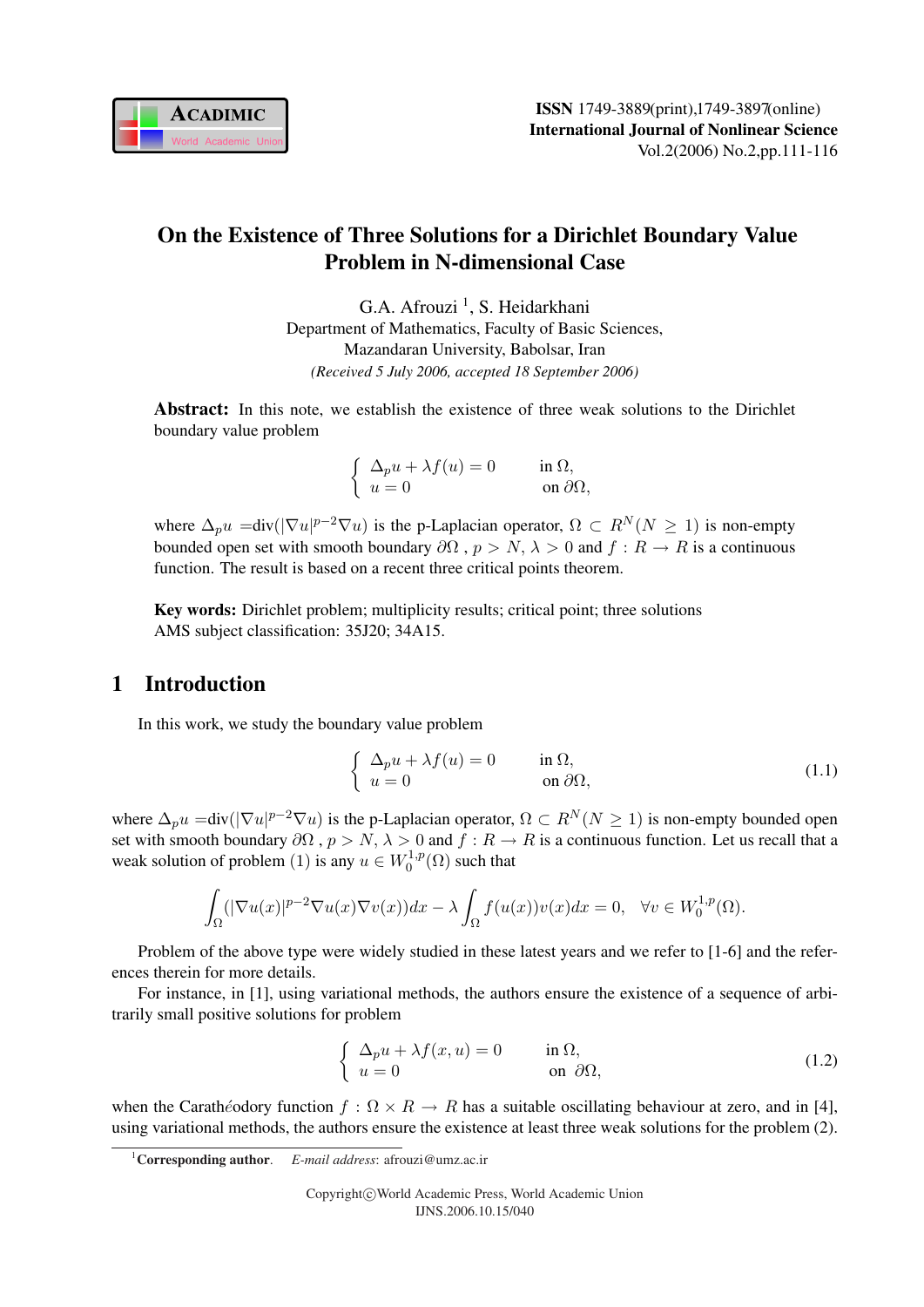Also, in [2] authors studied problem

$$
\begin{cases}\n u'' + \lambda f(u) = 0, \\
 u(0) = u(1) = 0,\n\end{cases}
$$
\n(1.3)

by using a multiple fixed-point theorem to obtain three symmetric positive solutions under growth conditions on  $f$ .

In [3], the author proves multiplicity results for the problem (3) which for each  $\lambda \in [0, +\infty]$ , admits at least three solutions in  $W_0^{1,2}$  $\int_0^{1,2}([0,1])$  where  $f: R \to R$  is continuous function.

Also, M. Ramaswamy and R. Shivaji recently in [5] established the existence of three positive solutions for classes of nondecreasing, p-sublinear functions f belonging to  $C^1([0,\infty))$  for a p-Laplacian version of [2], i.e., the problem ½

$$
\begin{cases}\n-\Delta_p u = \lambda f(u) & \text{in } \Omega, \\
u = 0 & \text{on } \partial\Omega,\n\end{cases}
$$
\n(1.4)

where  $p > 1$ ,  $\lambda > 0$  is a parameter and  $\Omega$  is a bounded domain in  $R^N$ ;  $N \ge 2$  with  $\partial\Omega$  of class  $C^2$  and connected.

In the present paper, under novel assumptions, we are interested in ensuring the existence of at least three weak solutions for the problem (1).

Our approach is based on a three critical points theorem proved in [8], recalled below for the reader's convenience (Theorem 1.1), and on technical lemma that allow us to apply it. Theorem 2.2 which is our main result, under novel assumptions ensures the existence of an open interval  $\Lambda \subseteq [0,\infty]$  and a positive real number q such that, for each  $\lambda \in \Lambda$ , problem (1) admits at least three weak solutions whose norms in  $W_0^{1,p}$  $\mathcal{O}_0^{1,p}(\Omega)$  are less than q. As a consequence of Theorem 2.2, we obtain Corollary 2.3 and Theorem 2.4.

Corollary 2.3 ensures the existence of three weak solutions for the problem (1) when  $f(t) \ge 0$  for each  $t \in [-\beta, \max\{\beta, \alpha\}](\alpha, \beta \in R).$ 

Theorem 2.4 deals with the case  $N = 1$ ,  $p = 2$  and it ensures that, for any continuous function  $f: R \to R$ , there exists an open interval  $\Lambda \subseteq [0, +\infty]$  and a positive real number q such that, for each  $\lambda \in \Lambda$ , the problem (3) admits at least three solutions whose norms in  $W_0^{1,2}$  $\binom{1,2}{0}$  ([0, 1]) are less than q, as Example 2.5 shows.

The aim of the present paper is to extend the main result of [3] to the problem (1).

Finally, we here recall for the reader's convenience the three critical points theorem of [8], Proposition 3.1 of [7]:

**Theorem 1.1.** Let X be a separable and reflexive real Banach space;  $\Phi : X \longrightarrow R$  a continuously  $G\hat{a}teaux$  differentiable and sequentially weakly lower semicontinuous functional whose  $G\hat{a}teaux$  derivative admits a continuous inverse on  $X^*$ ;  $\Psi : X \longrightarrow R$  a continuously  $G\hat{a}teaux$  differentiable functional whose  $G\hat{a}teaux$  derivative is compact. Assume that

$$
\lim_{||u|| \to +\infty} (\Phi(u) + \lambda \Psi(u)) = +\infty
$$

for all  $\lambda \in [0, +\infty)$ , and that there exists a continuous concave function  $h : [0, \infty) \to R$  such that

$$
\sup_{\lambda \geq 0} \inf_{u \in X} (\Phi(u) + \lambda \Psi(u) + h(\lambda)) < \inf_{u \in X} \sup_{\lambda \geq 0} (\Phi(u) + \lambda \Psi(u) + h(\lambda)).
$$

Then, there exists an open interval  $\Lambda \subseteq [0, +\infty]$  and a positive real number q such that, for each  $\lambda \in \Lambda$ , the equation

$$
\Phi'(u) + \lambda \Psi'(u) = 0
$$

has at least three solutions in  $X$  whose norms are less than q.

**Proposition 1.2.** Let X be a non-empty set and  $\Phi$ , J two real function on X. Assume that there are  $r > 0$  and  $x_0, x_1 \in X$  such that

$$
\Phi(x_0) = J(x_0) = 0, \ \Phi(x_1) > r,
$$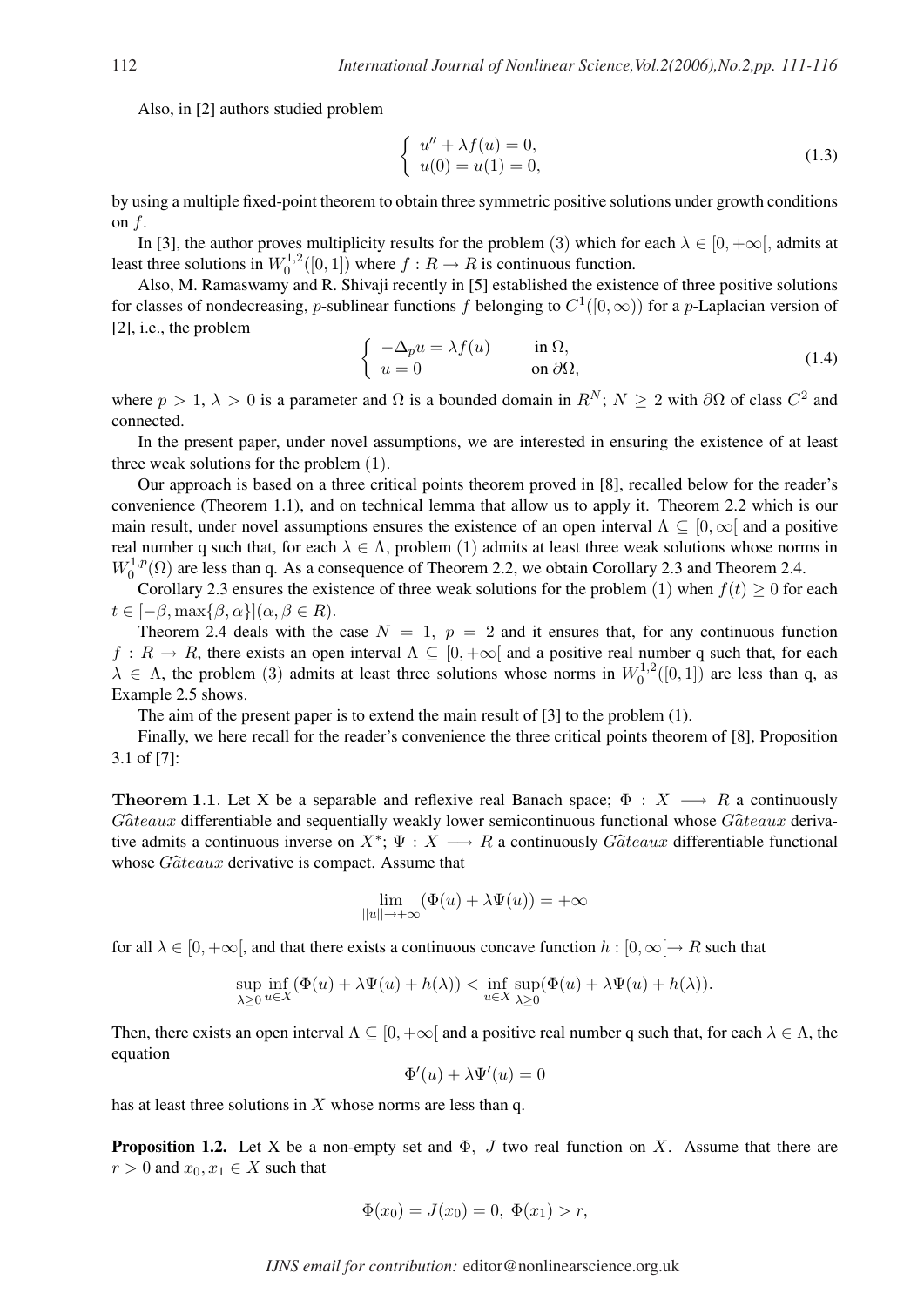$$
\sup_{x \in \Phi^{-1}(]-\infty, r])} J(x) < r \frac{J(x_1)}{\Phi(x_1)}.
$$

Then, for each  $\rho$  satisfying

$$
\sup_{x \in \Phi^{-1}([-\infty,r])} J(x) < \rho < r \frac{J(x_1)}{\Phi(x_1)},
$$

one has

$$
\sup_{\lambda \geq 0} \inf_{x \in X} (\Phi(x) + \lambda(\rho - J(x))) < \inf_{x \in X} \sup_{\lambda \geq 0} (\Phi(x) + \lambda(\rho - J(x))).
$$

## 2 Main results

Here and in the sequel, X will denote the Sobolev space  $W_0^{1,p}$  $\binom{1}{0}$  with the norm

$$
|| u || = \left( \int_{\Omega} |\nabla u(x)|^p dx \right)^{1/p},
$$

and put

$$
g(t)=\int_0^t f(\xi)d\xi
$$

for each  $t \in R$ .

Now, fix  $x^0 \in \Omega$  and pick  $r_1, r_2$  with  $o < r_1 < r_2$  such that

$$
S(x^0, r_1) \subset S(x^0, r_2) \subseteq \Omega.
$$

Put

$$
k_1 = \frac{1}{r_2 - r_1} \left( \left( r_2^N - r_1^N \right) \frac{\pi^{N/2}}{\Gamma(1 + N/2)} \right)^{1/p} c |\Omega|^{\frac{1}{N} - \frac{1}{p}} \tag{2.5}
$$

and

$$
k_2 = \frac{1}{r_2 - r_1} \left(\frac{r_2^N - r_1^N}{r_1^N}\right)^{1/p} c |\Omega|^{\frac{1}{N} - \frac{1}{p}} \tag{2.6}
$$

where Γ denotes the Gamma function,  $c = c(N, p)$  is a positive constant and  $|\Omega|$  is the measure of the set  $\Omega$ . Our main results fully depend on the following lemma:

**Lemma 2.1.** Assume that there exist two positive constants  $\alpha$  and  $\beta$  with  $k_1 \alpha > \beta$  such that

(i)  $g(t) \geq 0$  for each  $t \in [0, \alpha]$ , (ii)  $|\Omega|k_2^p$ 2  $\frac{\max_{t\in[-\beta,\beta]} g(t)}{\beta^p}<\frac{g(\alpha)}{\alpha^p},$ 

where  $k_1$  is given in (5) and  $k_2$  by (6). Then, there exist  $r > 0$  and  $w \in X$  such that  $||w||^p > pr$  and

$$
|\Omega|\max g(t) < pr \frac{\int_{\Omega} g(w(x))dx}{||w||^p}
$$

where  $t \in [-c]\Omega|^{\frac{1}{N}-\frac{1}{p}}$   $\sqrt[p]{pr}, c]\Omega|^{\frac{1}{N}-\frac{1}{p}}$   $\sqrt[p]{pr}$ .

Proof: We put

$$
w(x) = \begin{cases} 0 & , x \in \Omega \setminus S(x^0, r_2) \\ \frac{\alpha}{r_2 - r_1} [r_2 - \sqrt{\sum_{i=1}^N (x_i - x_i^0)^2}] & , x \in S(x^0, r_2) \setminus S(x^0, r_1) \\ \alpha & , x \in S(x^0, r_1) \end{cases}
$$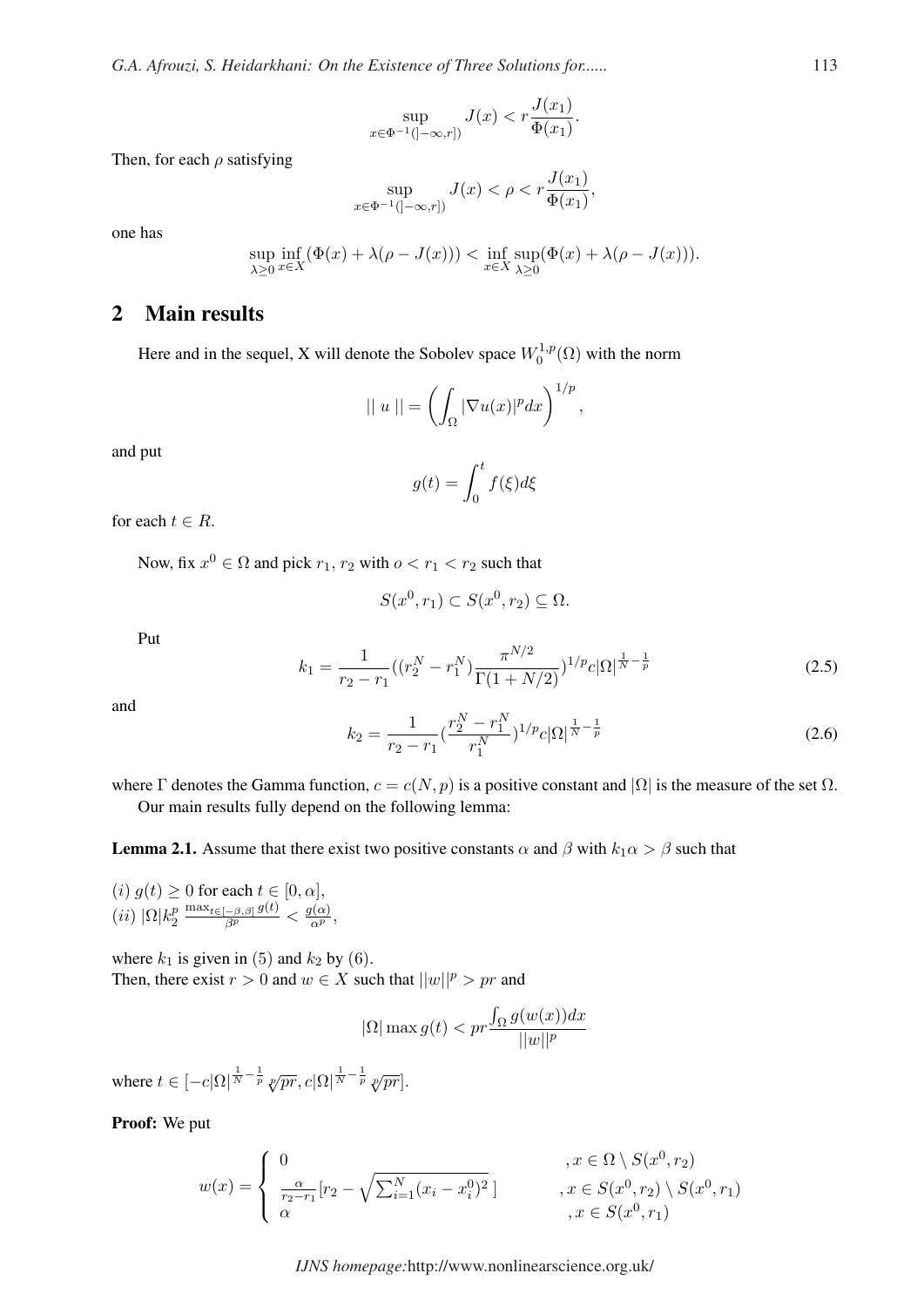and  $r = \frac{\beta^p}{\beta^p}$  $\frac{\beta^p}{p c^p |\Omega|^{\frac{p}{N}-1}}$ . It is easy to see that  $w \in X$  and, in particular, one has

$$
||w||^{p} = (r_2^N - r_1^N) \frac{\pi^{N/2}}{\Gamma(1 + N/2)} (\frac{\alpha}{r_2 - r_1})^{p}.
$$

Hence, taking into account that  $k_1 \alpha > \beta$ , one has

$$
pr < ||w||^p.
$$

Since  $0 \leq w(x) \leq \alpha$  for each  $x \in \Omega$ , condition (*i*) ensures that

$$
\int_{\Omega\setminus S(x^0,r_2)} g(w(x))dx + \int_{S(x^0,r_2)\setminus S(x^0,r_1)} g(w(x))dx \ge 0.
$$

Moreover, owing to our assumptions and since  $\int_{S(x^0,r_1)} g(\alpha)dx = r_1^N \frac{\pi^{N/2}}{\Gamma(1+N/2)} g(\alpha)$ , we have

$$
|\Omega| \max g(t) < (\frac{\beta}{k_2 \alpha})^p g(\alpha) = \frac{\frac{\beta^p}{c^p |\Omega|^{\frac{p}{N}-1}}}{(r_2^N - r_1^N) \frac{\pi^{N/2}}{\Gamma(1+N/2)} (\frac{\alpha}{r_2 - r_1})^p} r_1^N \frac{\pi^{N/2}}{\Gamma(1+N/2)} g(\alpha)
$$
  

$$
= pr \frac{\int_{S(x^0, r_1)} g(\alpha) dx}{||w||^p}
$$
  

$$
\leq pr \frac{\int_{\Omega} g(w(x)) dx}{||w||^p},
$$

where  $t \in [-c]\Omega|^{\frac{1}{N}-\frac{1}{p}}$   $\sqrt[p]{pr}, c|\Omega|^{\frac{1}{N}-\frac{1}{p}}$   $\sqrt[p]{pr}$ .

So, the Proof is complete.  $\Box$ 

Now, we state our main result which is used the argument of Theorems 2.1 and 2.2 in [4]:

**Theorem 2.2.** Assume that there exist four positive constants  $\alpha$ ,  $\beta$ ,  $\eta$  and s with  $k_1\alpha > \beta$  and  $s < p$ such that

(i)  $g(t) \geq 0$  for each  $t \in [0, \alpha]$ , (ii)  $|\Omega|k_2^p$ 2  $\frac{\max_{t\in[-\beta,\beta]} g(t)}{\beta^p}<\frac{g(\alpha)}{\alpha^p},$ (*iii*)  $g(t) \leq \eta(1+|t|^s)$  for each  $t \in R$ ,

where  $k_1$  is given in (5) and  $k_2$  by (6).

Then, there exists an open interval  $\Lambda \subseteq [0, +\infty]$  and a positive real number q such that, for each  $\lambda \in \Lambda$ , problem (1) admits at least three solutions in X whose norms are less than q.

**Proof:** For each  $u \in X$ , we put

$$
\Phi(u) = \frac{||u||^p}{p},
$$

$$
\Psi(u) = -\int_{\Omega} g(u(x))dx.
$$

Of course,  $\Phi$  is a continuously  $G\hat{a}teaux$  differentiable and sequentially weakly lower semi continuous functional whose  $G\hat{a}teaux$  derivative admits a continuous inverse on  $X^*$  and  $\Psi$  is a continuously  $G\hat{a}teaux$ differentiable functional whose  $G\hat{a}teaux$  derivative is compact. In particular, for each  $u, v \in X$  one has

$$
\Phi'(u)(v) = \int_{\Omega} (|\nabla u(x)|^{p-2} \nabla u(x) \nabla v(x)) dx,
$$

*IJNS email for contribution:* editor@nonlinearscience.org.uk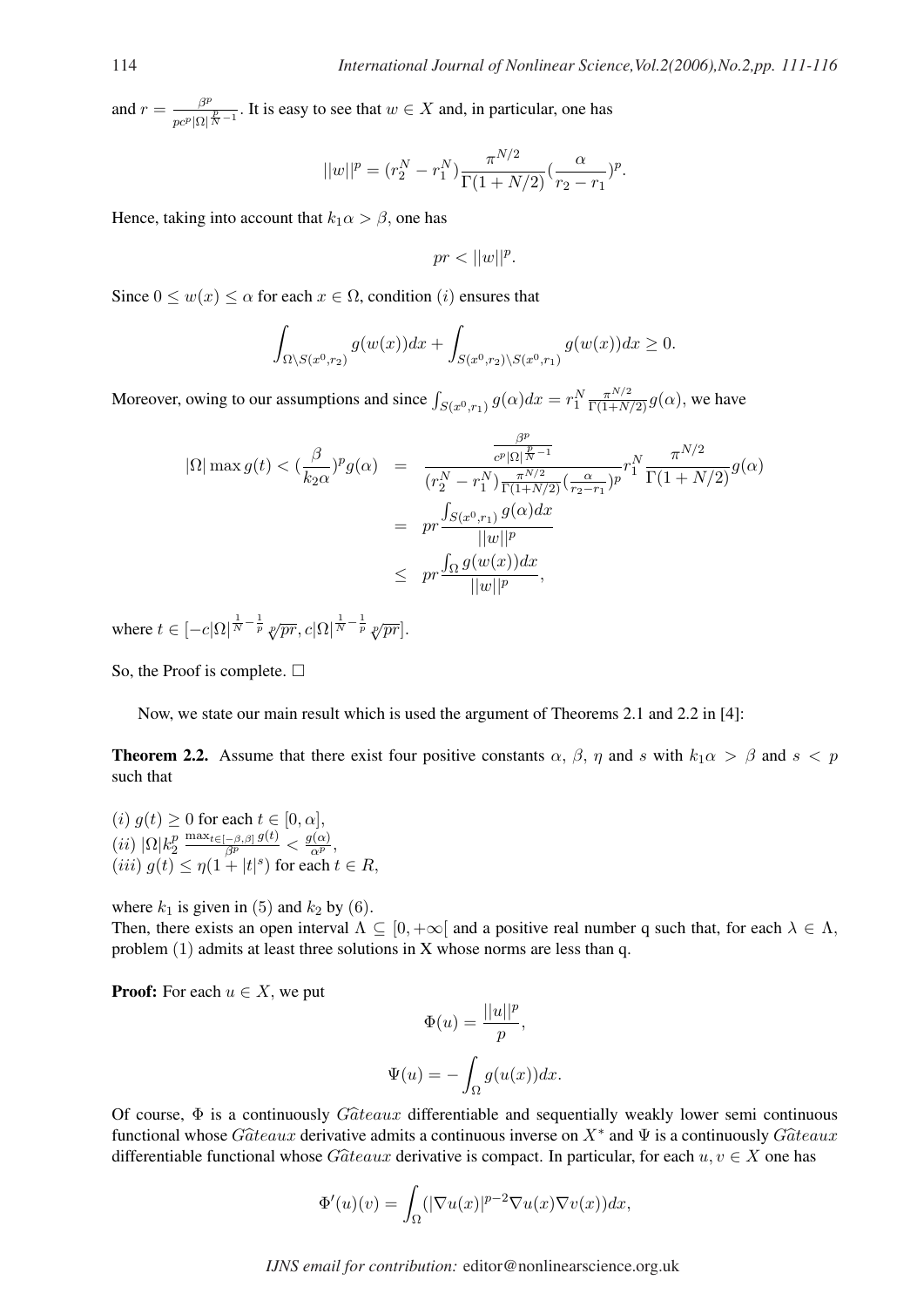*G.A. Afrouzi, S. Heidarkhani: On the Existence of Three Solutions for......* 115

$$
\Psi'(u)(v) = -\int_{\Omega} f(u(x))v(x)dx.
$$

Hence, the weak solutions of  $(1)$  are exactly the solutions of the equation

$$
\Phi'(u) + \lambda \Psi'(u) = 0.
$$

Thanks to (iii), for each  $\lambda > 0$  one has that

$$
\lim_{||u|| \to +\infty} (\Phi(u) + \lambda \Psi(u)) = +\infty.
$$

We claim that there exist  $r > 0$  and  $w \in X$  such that

$$
\sup_{u \in \Phi^{-1}(]-\infty, r])} (-\Psi(u)) < r \frac{(-\Psi(w))}{\Phi(w)}.
$$

Now, taking into account that for every  $u \in X$ , one has

$$
\sup_{x \in \Omega} |u(x)| \leq c |\Omega|^{\frac{1}{N} - \frac{1}{p}} ||u||
$$

for each  $u \in X$ , it follows that

$$
\sup_{u \in \Phi^{-1}(]-\infty, r]} (-\Psi(u)) = \sup_{||u||^p \leq pr} \int_{\Omega} g(u(x)) dx \leq |\Omega| \max g(t)
$$

where  $t \in [-c]\Omega|^{\frac{1}{N}-\frac{1}{p}}$   $\sqrt[p]{pr}, c|\Omega|^{\frac{1}{N}-\frac{1}{p}}$   $\sqrt[p]{pr}$ .

Thanks to Lemma 2.1, there exist  $r > 0$  and  $w \in X$  such that

$$
|\Omega|\max g(t) < pr \frac{\int_{\Omega} g(w(x))dx}{||w||^p},
$$

where  $t \in [-c]\Omega|^{\frac{1}{N}-\frac{1}{p}}$   $\sqrt[p]{pr}, c|\Omega|^{\frac{1}{N}-\frac{1}{p}}$   $\sqrt[p]{pr}$ .

So

$$
\sup_{u \in \Phi^{-1}(]-\infty, r])} (-\Psi(u)) < r \frac{(-\Psi(w))}{\Phi(w)}.
$$

Fix  $\rho$  such that

$$
\sup_{u \in \Phi^{-1}(]-\infty, r])} (-\Psi(u)) < \rho < r \frac{(-\Psi(w))}{\Phi(w)}
$$

and define  $h(\lambda) = \lambda \rho$  for every  $\lambda \ge 0$ , from Proposition 1.2, with  $x_0 = 0$ ,  $x_1 = w$ ,  $J = -\Psi$  we obtain

$$
\sup_{\lambda \geq 0} \inf_{u \in X} (\Phi(u) + \lambda \Psi(u) + \rho \lambda) < \inf_{u \in X} \sup_{\lambda \geq 0} (\Phi(u) + \lambda \Psi(u) + \rho \lambda).
$$

Now, our conclusion follows from Theorem 1.1.  $\Box$ 

If  $f(t) \ge 0$  for each  $t \in [-\beta, \max{\beta, \alpha}]$ . Then, by using of the Theorem 2.2, we have the following result:

**Corollary 2.3.** Assume that there exist four positive constants  $\alpha$ ,  $\beta$ ,  $\eta$  and s with  $k_1\alpha > \beta$  and  $s < p$ such that

 $(i') \vert \Omega \vert k_2^p$ 2  $\frac{g(\beta)}{\beta^p} < \frac{g(\alpha)}{\alpha^p},$  $(ii')$   $g(t) \leq \eta(1+|t|^s)$  for each  $t \in R$ ,